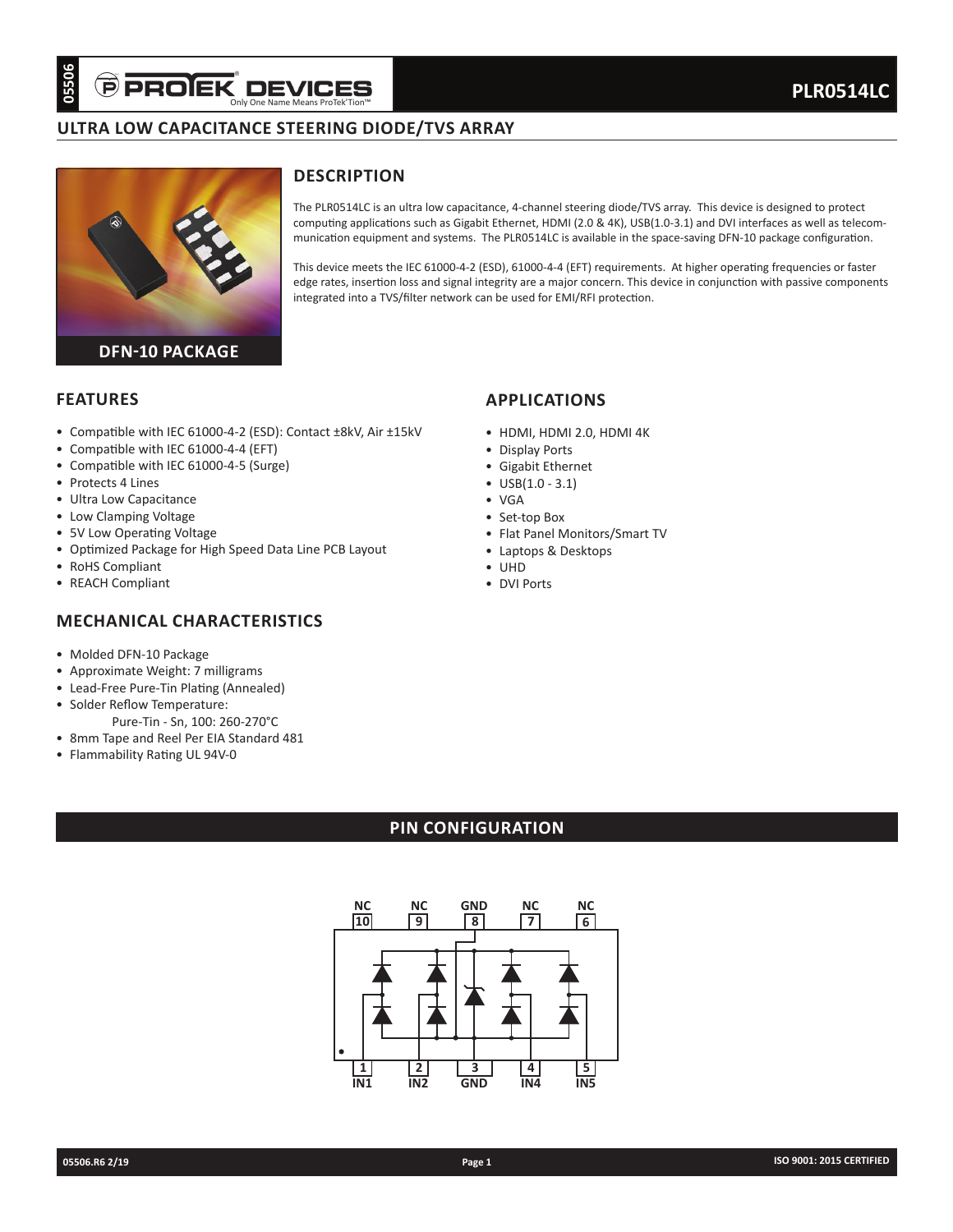## **TYPICAL DEVICE CHARACTERISTICS**

| MAXIMUM RATINGS @ 25°C Unless Otherwise Specified |               |              |              |  |  |  |  |
|---------------------------------------------------|---------------|--------------|--------------|--|--|--|--|
| <b>PARAMETER</b>                                  | <b>SYMBOL</b> | <b>VALUE</b> | <b>UNITS</b> |  |  |  |  |
| Peak Pulse Current                                | "PP           |              | Amps         |  |  |  |  |
| <b>Operating Temperature</b>                      |               | -55 to 125   | $\circ$      |  |  |  |  |
| Storage Temperature                               | ' STG         | -55 to 150   | $\sim$       |  |  |  |  |
| <b>ESD Pulse - Contact</b>                        |               | ±15          | kV           |  |  |  |  |
| ESD Pulse - Air                                   |               | ±25          | kV           |  |  |  |  |

| 05506                        | <b>PROJEK DEVICES</b>                 | Only One Name Means ProTek'Tion™                                                                            |                                                                                                         |                                                                                                                                                                                                                     |                                                                                                                       |                                                                                                            |                                                                             | <b>PLR0514LC</b>                                                                                                              |
|------------------------------|---------------------------------------|-------------------------------------------------------------------------------------------------------------|---------------------------------------------------------------------------------------------------------|---------------------------------------------------------------------------------------------------------------------------------------------------------------------------------------------------------------------|-----------------------------------------------------------------------------------------------------------------------|------------------------------------------------------------------------------------------------------------|-----------------------------------------------------------------------------|-------------------------------------------------------------------------------------------------------------------------------|
|                              | <b>TYPICAL DEVICE CHARACTERISTICS</b> |                                                                                                             |                                                                                                         |                                                                                                                                                                                                                     |                                                                                                                       |                                                                                                            |                                                                             |                                                                                                                               |
|                              |                                       |                                                                                                             |                                                                                                         |                                                                                                                                                                                                                     |                                                                                                                       |                                                                                                            |                                                                             |                                                                                                                               |
|                              |                                       |                                                                                                             | MAXIMUM RATINGS @ 25°C Unless Otherwise Specified                                                       |                                                                                                                                                                                                                     |                                                                                                                       |                                                                                                            |                                                                             |                                                                                                                               |
|                              |                                       | <b>PARAMETER</b>                                                                                            |                                                                                                         |                                                                                                                                                                                                                     | <b>SYMBOL</b>                                                                                                         | <b>VALUE</b>                                                                                               |                                                                             | <b>UNITS</b>                                                                                                                  |
| Peak Pulse Current           |                                       |                                                                                                             |                                                                                                         |                                                                                                                                                                                                                     | $I_{\rm pp}$                                                                                                          | 3                                                                                                          |                                                                             | Amps                                                                                                                          |
| <b>Operating Temperature</b> |                                       |                                                                                                             |                                                                                                         |                                                                                                                                                                                                                     | $T_{\rm L}$                                                                                                           | -55 to 125                                                                                                 |                                                                             | $^{\circ}{\rm C}$                                                                                                             |
| Storage Temperature          |                                       |                                                                                                             |                                                                                                         |                                                                                                                                                                                                                     | $T_{STG}$                                                                                                             | -55 to 150                                                                                                 |                                                                             | °C                                                                                                                            |
| ESD Pulse - Contact          |                                       |                                                                                                             |                                                                                                         |                                                                                                                                                                                                                     | ÷.                                                                                                                    | ±15                                                                                                        |                                                                             | kV                                                                                                                            |
| ESD Pulse - Air              |                                       |                                                                                                             |                                                                                                         |                                                                                                                                                                                                                     |                                                                                                                       | ±25                                                                                                        |                                                                             | kV                                                                                                                            |
|                              |                                       |                                                                                                             | ELECTRICAL CHARACTERISTICS PER LINE @ 25°C Unless Otherwise Specified                                   |                                                                                                                                                                                                                     |                                                                                                                       |                                                                                                            |                                                                             |                                                                                                                               |
| <b>PART</b><br><b>NUMBER</b> | <b>DEVICE</b><br><b>MARKING</b>       | <b>RATED</b><br><b>STAND-OFF</b><br><b>VOLTAGE</b><br>(Note 1)<br>$V_{WM}$<br><b>VOLTS</b>                  | <b>MINIMUM</b><br><b>BREAKDOWN</b><br><b>VOLTAGE</b><br>(Note 1)<br>@ 1mA<br>$V_{(BR)}$<br><b>VOLTS</b> | <b>MAXIMUM</b><br><b>CLAMPING</b><br><b>VOLTAGE</b><br>(Note 1)<br>(Fig. 2)<br>$@I_p = 1A$<br>$V_c$<br><b>VOLTS</b>                                                                                                 | <b>MAXIMUM</b><br><b>LEAKAGE</b><br><b>CURRENT</b><br>(Note 1)<br>$@V_{_{\rm WM}}$<br>$\mathsf{I}_{\mathsf{D}}$<br>μA | <b>MAXIMUM</b><br><b>LEAKAGE</b><br><b>CURRENT</b><br>(Note 1)<br>@3.0V<br>$\mathsf{I}_{\mathsf{D}}$<br>nA | <b>MAXIMUM</b><br>$I/O - I/O$<br>@0V, 1MHz<br>$\mathsf{C}_\mathsf{j}$<br>рF | <b>MAXIMUM</b><br><b>CAPACITANCE CAPACITANCE</b><br>$I/O - GND$<br>(Note 2)<br>@0V, 1MHz<br>$\mathsf{C}\xspace_{\sf j}$<br>pF |
| <b>PLR0514LC</b>             | P14                                   | 5.0                                                                                                         | 6.0                                                                                                     | 12                                                                                                                                                                                                                  | 1.0                                                                                                                   | 70                                                                                                         | 0.6                                                                         | 0.8                                                                                                                           |
|                              |                                       | 120<br>l <sub>pp</sub> - Peak Pulse Current - % of l <sub>pp</sub><br>100<br>80<br>60<br>40<br>20<br>0<br>0 | t,<br>5                                                                                                 | <b>FIGURE 1</b><br><b>PULSE WAVE FORM</b><br>Peak Value I <sub>pp</sub><br>$\mathsf{e}^{\cdot \mathsf{t}}$<br>$\mathsf{t}_{_{\sf d}}\!=\mathsf{t}/(\mathsf{I}_{_{\sf pp}}\!/2)$<br>10<br>15<br>$t$ - Time - $\mu s$ | <b>TEST</b><br><b>WAVEFORM</b><br><b>PARAMETERS</b><br>$t_f = 8\mu s$<br>$t_d = 20 \mu s$<br>20<br>25                 | 30                                                                                                         |                                                                             |                                                                                                                               |
| 05506.R6 2/19                |                                       |                                                                                                             |                                                                                                         | Page 2                                                                                                                                                                                                              |                                                                                                                       |                                                                                                            |                                                                             | ISO 9001: 2015 CERTIFIED                                                                                                      |

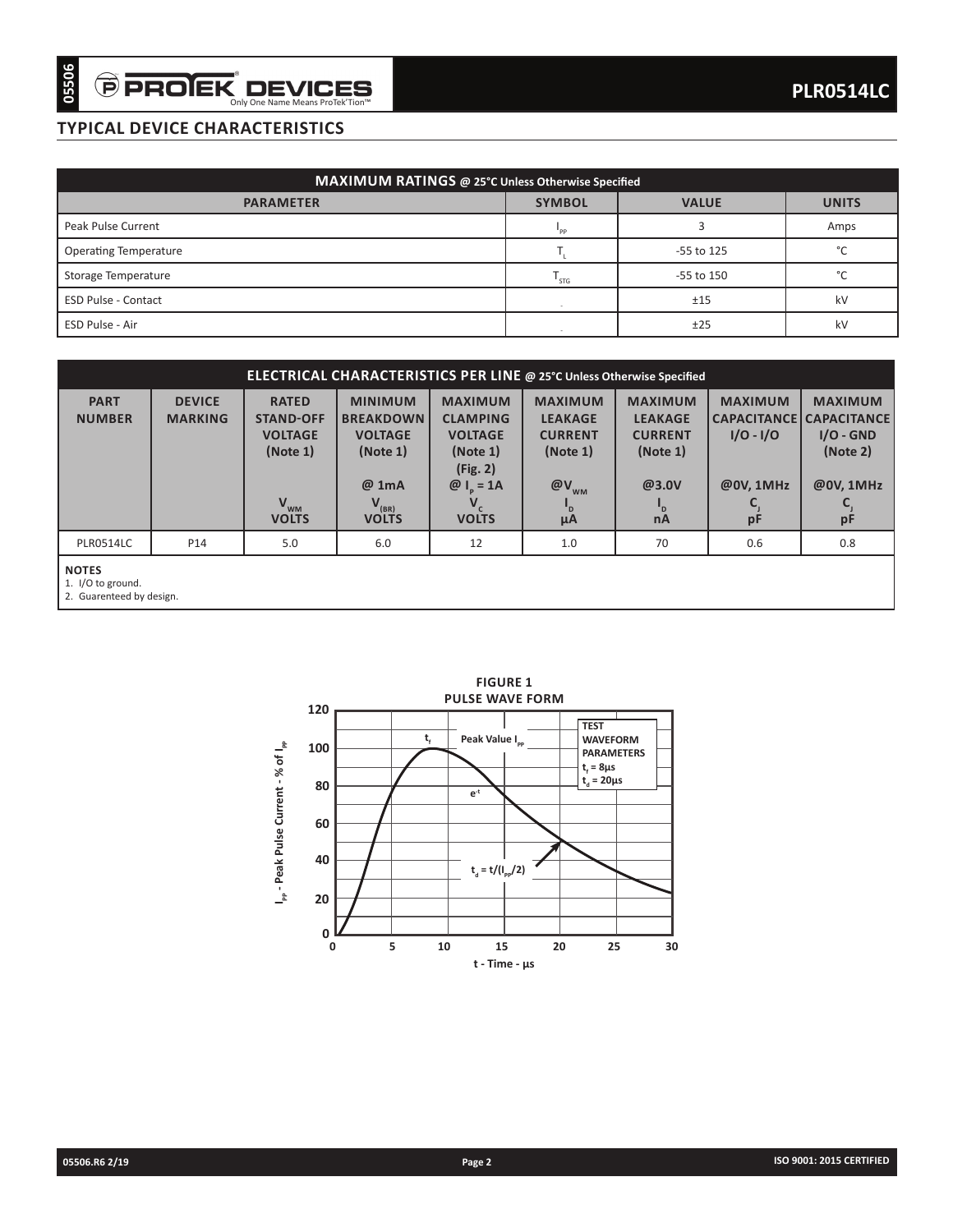# **TYPICAL DEVICE CHARACTERISTICS**





**FIGURE 4 NEGATIVE TRANSMISSION LINE PULSE (I/O TO GROUND)**10  $\overline{9}$  $^{\rm 8}$ TLP current (A)  $\overline{t}$  $\mathbf 6$  $\mathsf{s}$  $\ddot{4}$ 3  $\overline{2}$ 1  $\circ$  $0.5$  $\mathbf{I}$  $1.5$  $\mathbf{2}$  $2.5\,$  $3<sup>1</sup>$  $3.5$  $4\quad 4.5$  $5\quad 5.5\quad 6$ TLP voltage (V)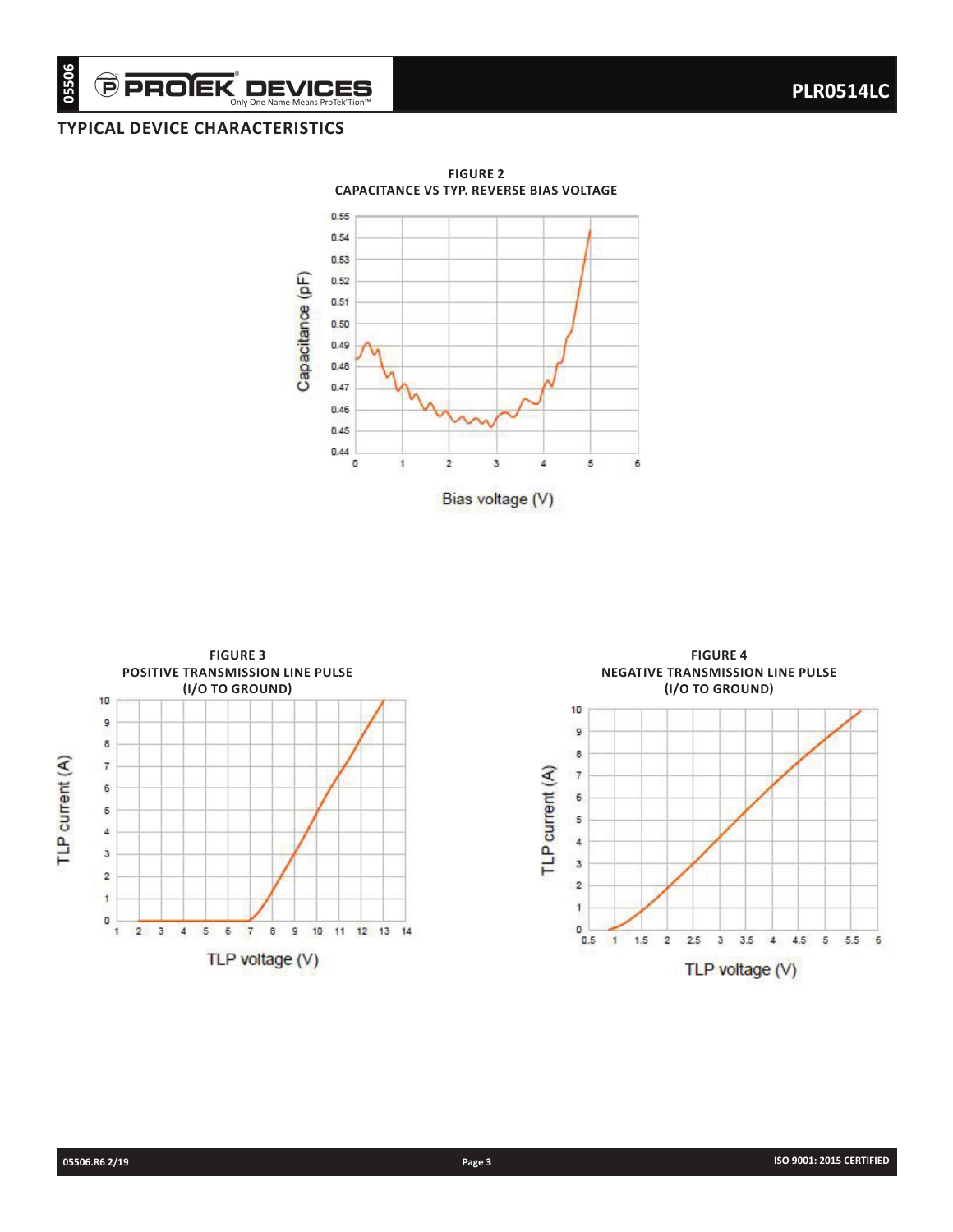## **PACKAGE INFORMATION**

| <b>MILLIMETERS</b><br><b>INCHES</b><br><b>MIN</b><br><b>MAX</b><br><b>MIN</b><br>0.47<br>0.60<br>0.019<br>0.024<br>A1<br>0.00<br>0.05<br>0.000<br>0.002<br>A2<br>0.13<br>0.21<br>0.005<br>0.008<br>0.15<br>0.25<br>0.006<br>0.35<br>0.45<br>b1<br>0.014<br>2.40<br>2.60<br>0.094<br>0.90<br>1.10<br>0.035<br>0.50 Nominal<br>0.020 Nominal<br>0.35<br>0.43<br>0.014<br><b>NOTES</b><br>1. Controlling dimension: millimeters. | <b>DIM</b><br>Α                       |  | <b>OUTLINE DIMENSIONS</b> |            |
|-------------------------------------------------------------------------------------------------------------------------------------------------------------------------------------------------------------------------------------------------------------------------------------------------------------------------------------------------------------------------------------------------------------------------------|---------------------------------------|--|---------------------------|------------|
|                                                                                                                                                                                                                                                                                                                                                                                                                               |                                       |  |                           |            |
|                                                                                                                                                                                                                                                                                                                                                                                                                               |                                       |  |                           | <b>MAX</b> |
|                                                                                                                                                                                                                                                                                                                                                                                                                               |                                       |  |                           |            |
|                                                                                                                                                                                                                                                                                                                                                                                                                               |                                       |  |                           |            |
|                                                                                                                                                                                                                                                                                                                                                                                                                               |                                       |  |                           |            |
|                                                                                                                                                                                                                                                                                                                                                                                                                               |                                       |  |                           | 0.010      |
|                                                                                                                                                                                                                                                                                                                                                                                                                               |                                       |  |                           | 0.018      |
|                                                                                                                                                                                                                                                                                                                                                                                                                               |                                       |  |                           | 0.102      |
|                                                                                                                                                                                                                                                                                                                                                                                                                               |                                       |  |                           | 0.043      |
|                                                                                                                                                                                                                                                                                                                                                                                                                               |                                       |  |                           |            |
|                                                                                                                                                                                                                                                                                                                                                                                                                               |                                       |  |                           | 0.017      |
| <b>PAD LAYOUT</b>                                                                                                                                                                                                                                                                                                                                                                                                             |                                       |  |                           |            |
| <b>MILLIMETERS</b><br><b>INCHES</b>                                                                                                                                                                                                                                                                                                                                                                                           |                                       |  |                           |            |
|                                                                                                                                                                                                                                                                                                                                                                                                                               |                                       |  |                           |            |
| <b>NOMINAL</b><br><b>NOMINAL</b>                                                                                                                                                                                                                                                                                                                                                                                              |                                       |  |                           |            |
| 0.875<br>0.34                                                                                                                                                                                                                                                                                                                                                                                                                 |                                       |  |                           |            |
| 0.20<br>0.008                                                                                                                                                                                                                                                                                                                                                                                                                 |                                       |  |                           |            |
| 0.50<br>0.020                                                                                                                                                                                                                                                                                                                                                                                                                 |                                       |  |                           |            |
| 1.00<br>0.039                                                                                                                                                                                                                                                                                                                                                                                                                 |                                       |  |                           |            |
| 0.25<br>0.010                                                                                                                                                                                                                                                                                                                                                                                                                 |                                       |  |                           |            |
| 0.46<br>0.018                                                                                                                                                                                                                                                                                                                                                                                                                 | <b>DIM</b><br>G<br>P<br>P1<br>Χ<br>X1 |  |                           |            |
| 0.675<br>0.027                                                                                                                                                                                                                                                                                                                                                                                                                |                                       |  |                           |            |
|                                                                                                                                                                                                                                                                                                                                                                                                                               |                                       |  |                           |            |
|                                                                                                                                                                                                                                                                                                                                                                                                                               |                                       |  |                           |            |
|                                                                                                                                                                                                                                                                                                                                                                                                                               |                                       |  |                           |            |
|                                                                                                                                                                                                                                                                                                                                                                                                                               |                                       |  |                           |            |
|                                                                                                                                                                                                                                                                                                                                                                                                                               |                                       |  |                           |            |
|                                                                                                                                                                                                                                                                                                                                                                                                                               |                                       |  |                           |            |





| <b>PAD LAYOUT</b>                                      |                    |                |  |  |  |  |  |  |
|--------------------------------------------------------|--------------------|----------------|--|--|--|--|--|--|
| <b>DIM</b>                                             | <b>MILLIMETERS</b> | <b>INCHES</b>  |  |  |  |  |  |  |
|                                                        | <b>NOMINAL</b>     | <b>NOMINAL</b> |  |  |  |  |  |  |
| C                                                      | 0.875              | 0.34           |  |  |  |  |  |  |
| G                                                      | 0.20               | 0.008          |  |  |  |  |  |  |
| P                                                      | 0.50               | 0.020          |  |  |  |  |  |  |
| P1                                                     | 1.00               | 0.039          |  |  |  |  |  |  |
| X                                                      | 0.25               | 0.010          |  |  |  |  |  |  |
| X1                                                     | 0.46               | 0.018          |  |  |  |  |  |  |
| Υ                                                      | 0.675              | 0.027          |  |  |  |  |  |  |
| Y1                                                     | 0.061<br>1.55      |                |  |  |  |  |  |  |
| <b>NOTES</b><br>1. Controlling dimension: millimeters. |                    |                |  |  |  |  |  |  |

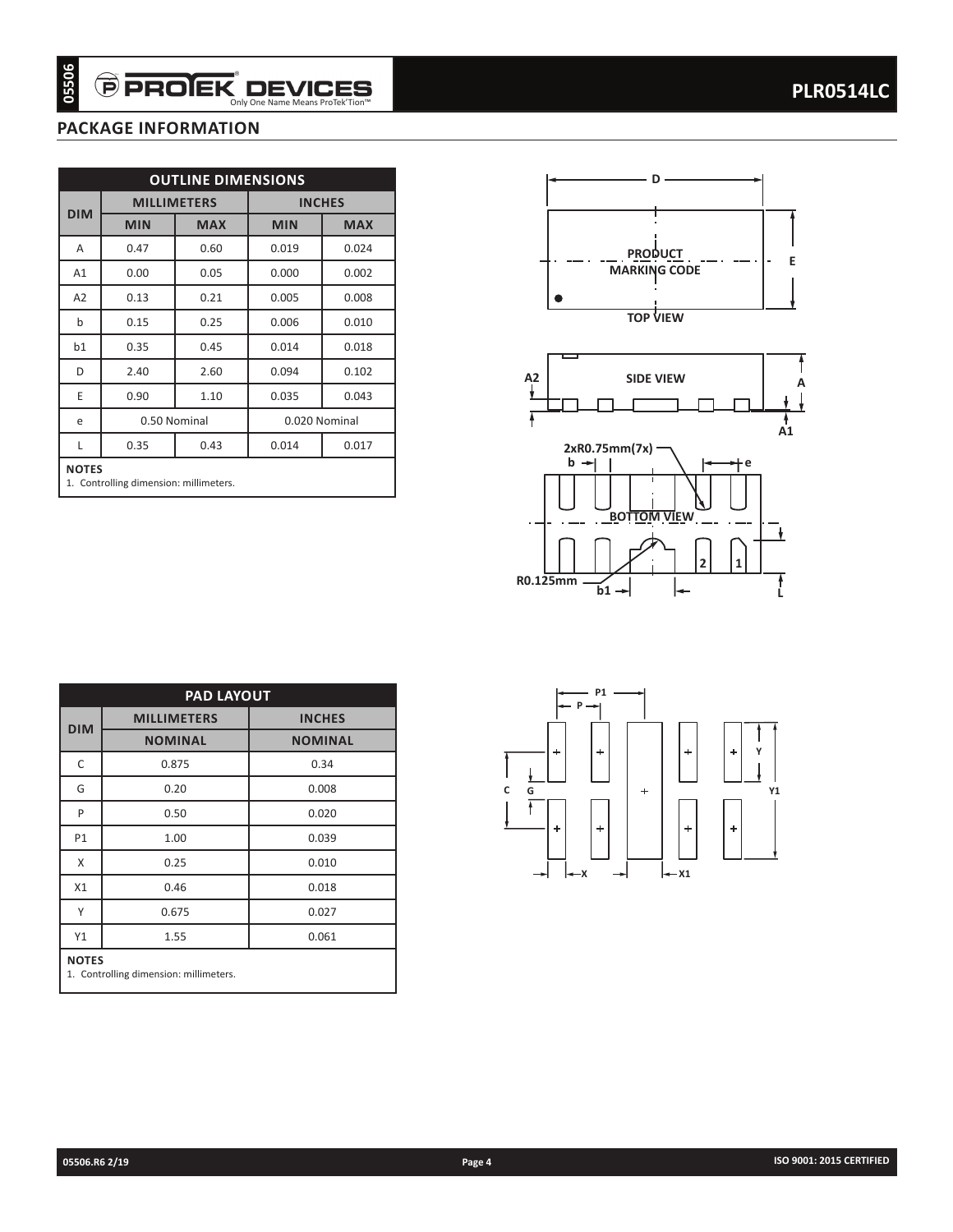### **TAPE AND REEL**



| <b>SPECIFICATIONS</b> |                                                                                                                                                                                                                       |                |                |                |   |  |  |  |                |           |  |      |
|-----------------------|-----------------------------------------------------------------------------------------------------------------------------------------------------------------------------------------------------------------------|----------------|----------------|----------------|---|--|--|--|----------------|-----------|--|------|
| <b>REEL DIA.</b>      | <b>TAPE</b><br><b>WIDTH</b>                                                                                                                                                                                           | A <sub>0</sub> | B <sub>0</sub> | K <sub>0</sub> | D |  |  |  | P <sub>0</sub> | <b>P2</b> |  | tmax |
| 178mm (7")            | 8 <sub>mm</sub>                                                                                                                                                                                                       |                |                |                |   |  |  |  |                |           |  | 0.25 |
| <b>NOTES</b>          | $1.20 \pm 0.10$   $2.70 \pm 0.10$   $0.75 \pm 0.10$   $1.50 \pm 0.10$   $1.75 \pm 0.10$   $3.50 \pm 0.05$   $8.00 \pm 0.30$   $4.00 \pm 0.10$   $2.00 \pm 0.05$   $4.00 \pm 0.10$  <br>Dimensions are in millimeters. |                |                |                |   |  |  |  |                |           |  |      |

2. Surface mount product is taped and reeled in accordance with EIA-481.

3. Suffix - T73 = 7" Reel - 3,000 pieces per 8mm tape.

4. Marking on Part - marking code (see page 2).

| <b>ORDERING INFORMATION</b>                                 |                                                                                                        |  |  |  |  |  |  |
|-------------------------------------------------------------|--------------------------------------------------------------------------------------------------------|--|--|--|--|--|--|
| <b>BASE PART NUMBER I</b>                                   | <b>QTY/REEL</b><br><b>LEADFREE SUFFIX</b><br><b>TAPE SUFFIX</b><br><b>REEL SIZE</b><br><b>TUBE QTY</b> |  |  |  |  |  |  |
| 711<br>3,000<br>PLR0514LC<br>$-T73$<br>n/a<br>n/a           |                                                                                                        |  |  |  |  |  |  |
| This device is only available in a Lead-Free configuration. |                                                                                                        |  |  |  |  |  |  |